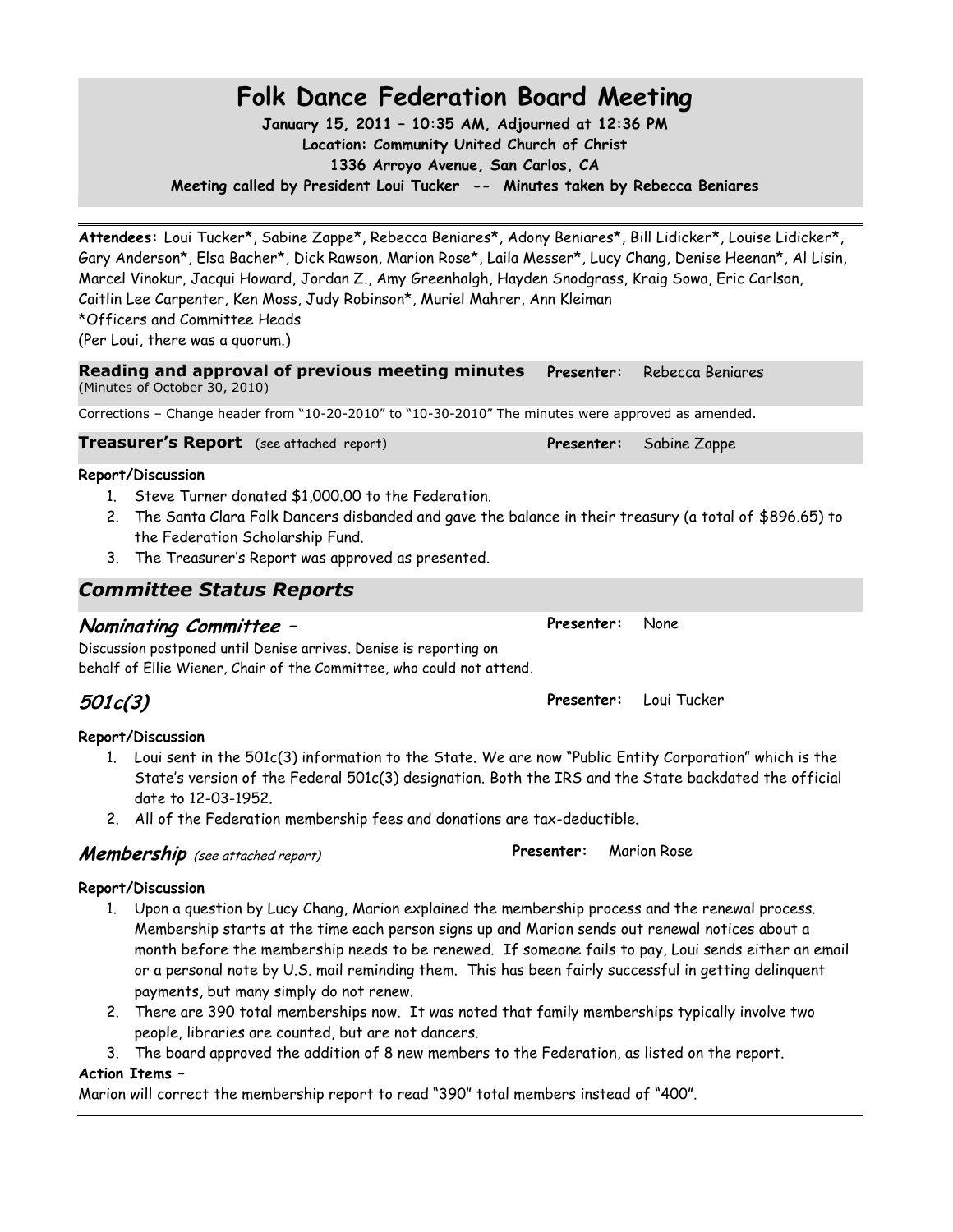## **Institutes Presenter:** Judy Robinson

## **Report/Discussion**

- 1. Judy said everything is on schedule for the Heritage Festival Institute. She is helping Mel Mann with the Festival of the Oaks by mailing information and registration.
- 2. The Institute Committee members include Katherine Abbott, Judy Robinson, and Luiselle Yakas. Toba and Marion Earl are no longer members of this committee.

## **Action Items –**

Judy to contact Toba Goddard and offer to help with the Camellia Festival.

**Scholarship Presenter:** Loui Tucker for Beth Berezovsky

## **Report/Discussion**

- 1. So far, there has been one request for a scholarship application, but Beth hasn't heard back from the person.
- 2. The scholarships are for a variety of events and two rules apply: Applicant must be a Federation member, and must submit a report to the committee after attending the event.
- 3. Applications are not due until later this spring and Beth expects to receive several applications in the next few months.

## **Communications and Archives** (see attached report)

## **Report/Discussion**

- 1. Photo scanning has not been done yet.
- 2. Marcel voiced concern over the Stockton Folk Dance Camp errata and notes, but the concern of the Federation has no control over what is posted on the Stockton website.
- 3. Loui proposed having a dinner and an identifying/sorting party before a dance event. We will come up with a date at a later time.

## **Action Items -**

- 1. We will discuss scanning/storing documents after they are sorted and adding workshop videos to the archives.
- 2. We will discuss documenting Edie's costume collection for the archives. Loui said she would contact Edie to see if she is interested in discussing the current status of her costume collection.

| <b>Nominating Committee</b> (see attached report and Nominee | Presenter: | Denise Heenan for Ellie Wiener |
|--------------------------------------------------------------|------------|--------------------------------|
| acceptance forms)                                            |            |                                |

## **Report/Discussion**

- 1. The nominees are as follows:
- President: Lucy Chang
- Vice President: Denise Heenan
- Secretary: Loui Tucker
- Treasurer: Sabine Zappe

### **Action Items -**

1. Laila Messer will write an article for Let's Dance! about the nominations, which must be publicized at least 30 days prior to the elections in April.

## **Presenter:** Adony Beniares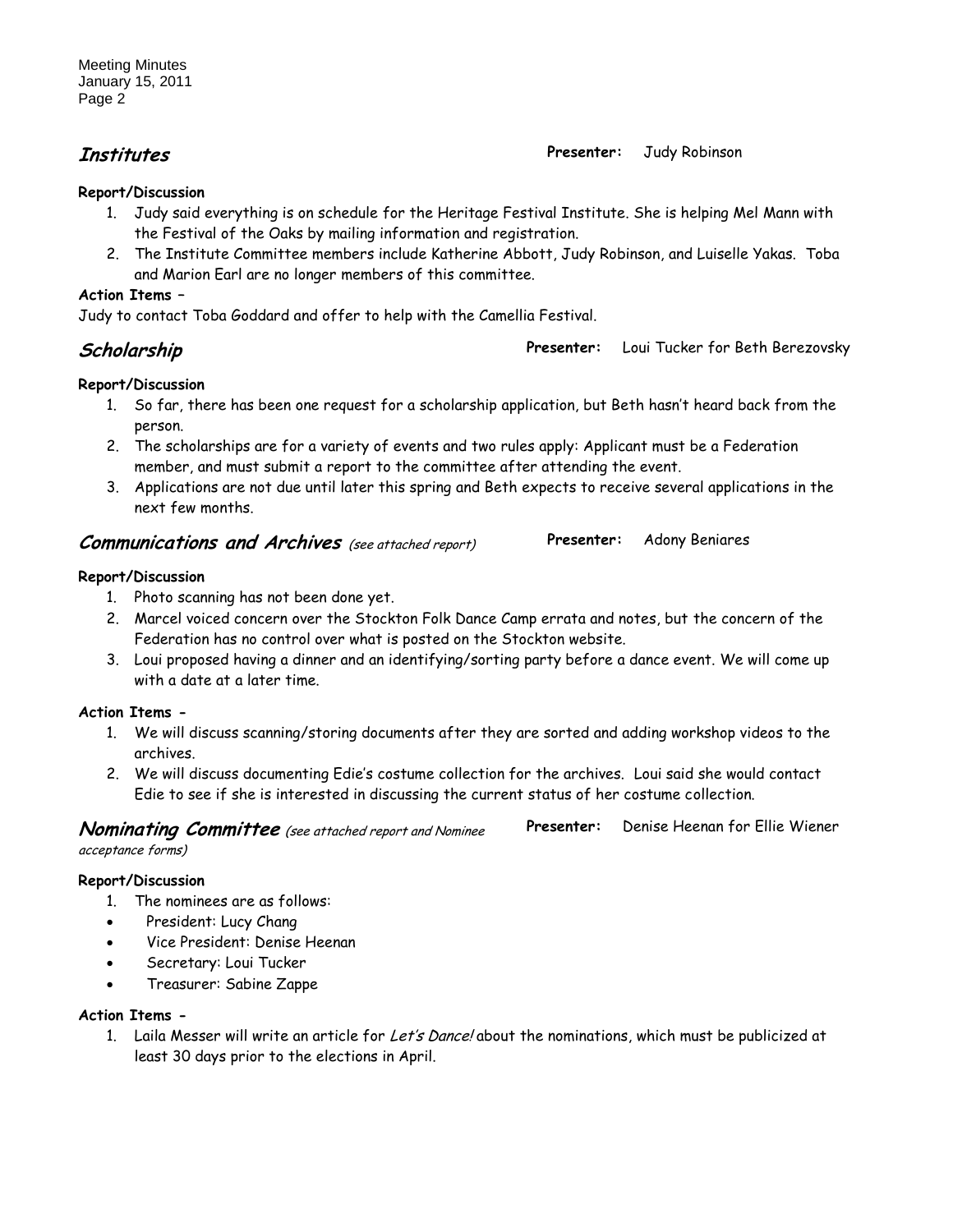**Publicity Presenter:** Loui Tucker for Susan Gregory

## **Report/Discussion**

- 1. How about inserting an informal business card in Let's Dance! magazine for all members to use?
- 2. How about a Folk Dance Calendar like one created by Southern California Federation? It could be used to make money or just as a membership benefit.
- 3. Bill Lidicker asked about production costs Loui thinks they cost about \$10 per calendar.

## **Action Items –**

None at this time.

**Promotion Fund Presenter:** Laila Messer

## **Report/Discussion**

1. Laila doesn't know how to promote – needs help and ideas.

## **Action Items –**

- 1. Laila will meet with her committee members to brainstorm.
- 2. Committee should work on informational flyers and then other promotional things later.

## **Finance Presenter:** Louise Lidicker

## **Report/Discussion –**

Louise plans to schedule a meeting in March with the Budget Committee members (Bill Lidicker, Lucy Chang, Sabine and Loui) to work on next year's budget to be presented at the April meeting.

## **Report/Discussion**

1. There were original Articles of Incorporation, but there have been many amendments. Loui would like one working document created incorporating all the amendments, even if that document is never filed with the State.

## **Action items –**

1. Bill will start re-writing Articles to include everything in one document.

## **Insurance** (see attached report)

## **Report/Discussion**

1. Fewer clubs are applying for insurance now. It does not appear to be because of the dues increase, but rather because clubs are disbanding.

## **Action Items –**

1. Loui plans to investigate the insurance plan that the NFO uses, which requires less bookkeeping. She is hopeful that by the end of 2011, the clubs will have that insurance instead of the current insurance.

## **Let's Dance! Magazine Presenter:** Gary Anderson

## **Report/Discussion**

- 1. Always wants new articles and pictures for magazine.
- 2. Let's Dance! is getting lots more paid advertising tour groups, for example. Some groups buy for the whole year.

**Parlimentarian Presenter:** Bill Lidicker

**Presenter:** Elsa Bacher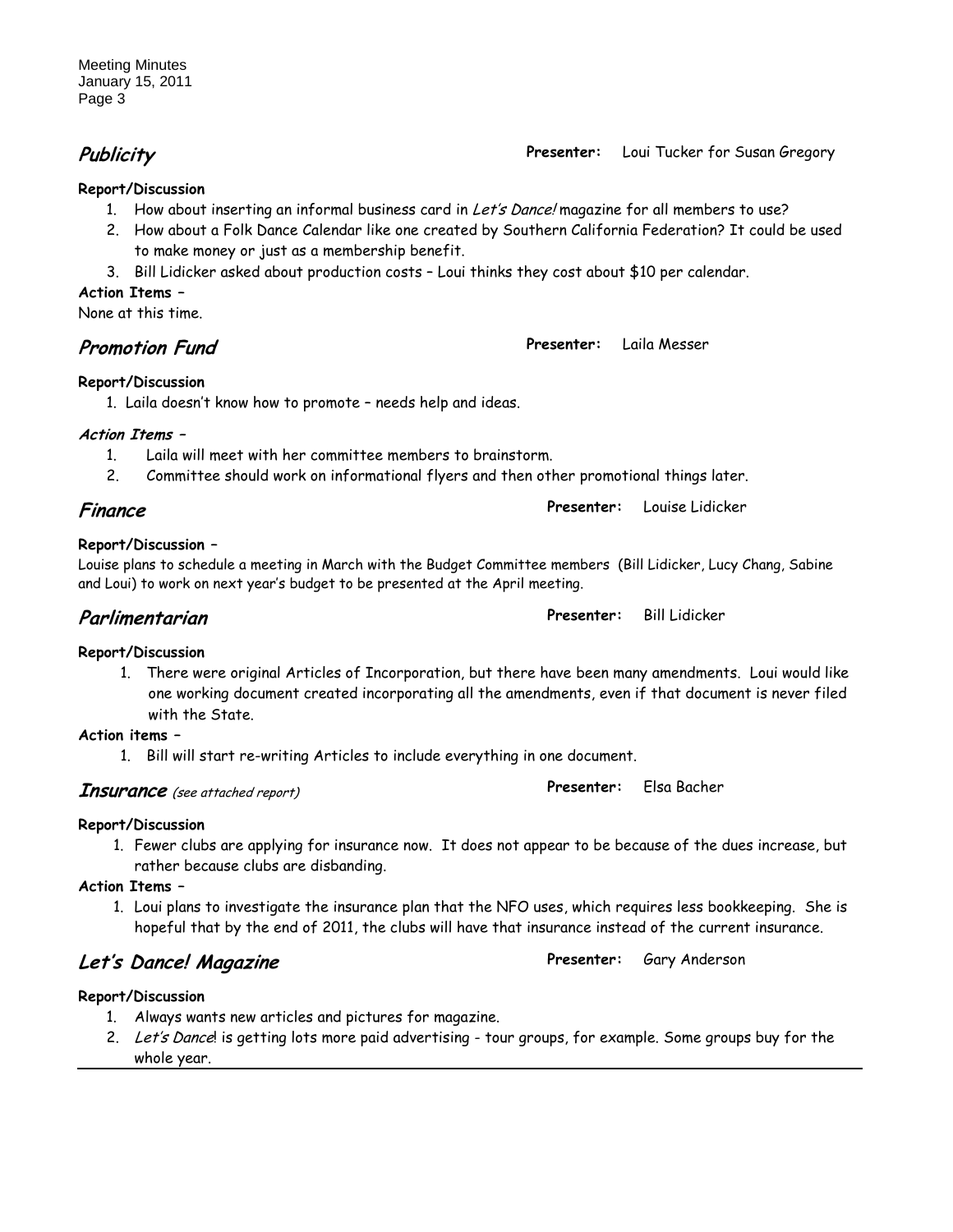Meeting Minutes January 15, 2011 Page 4

> 3. Lucy asked if we could put Let's Dance! on line. This has been discussed at several meetings in the past and there are several problems: (a) making it accessible only to non-members (only members receive Let's Dance! magazine) using some sort of password; while (b) still printing at least some copies for the members who do not have internet access (and there are lots of them!).

**Research Presenter:** Cricket Raybern not present

## 1. No official report, but Loui believes that the primary job of this Committee – to research and publish dance descriptions – continues to be managed well by Cricket.

**Other Issues Presenter:** Laila Messer

**Presenter:** Loui

# **Report/Discussion**

**Report/Discussion**

1. The material to make the President's pin will cost around \$125.00. Should we pay this? A motion was made and passed to allow Laila to pay the \$125 and the Federation will reimburse her.

## **Action Items –**

1. Laila will the maker of President's pin and buy any related materials. At this point the materials are destined for the archives unless some future President wishes to have a pin made.

**Federation Publications Presenter:** Loui Tucker for Vick Vickland

## **Report/Discussion**

1. Vick carries \$12.00 dance books with him always. We have to report sales each time and pay sales tax. Should we stop selling these books and just accept donations from anyone who wants one? What should we do with the rest of the books? Give to Stockton Dance Camp Library?

## **Action Items –**

- 1. Gary Anderson will run an Ad in Let's Dance! written by Vick. Gary will contact Vick.
- 2. Loui will put the Steps & Styling and Pronunciation Guide on line with the dance descriptions.

**President's Report** (see attached report)

## **PRESIDENT'S BALL**

**Report/Discussion**

- 1. Budget report reflected only the checks written by the Federation, which don't agree with the numbers shown in the report.
- 2. What did we learn?
- Hall was expensive, probably too expensive to use in the future.
- Was the admission fee (\$15.00) too high?
- Printing colored flyers was expensive and probably unnecessary.
- The extensive mailing to groups and members without email addresses were overkill time, postage, etc. because most people found out about the event through Let's Dance!
- Catered dinner was too expensive. Costco food next time?
- This event didn't attract potential new members; primarily existing Federation members attended.

## **OTHER REPORTS**

- 1. Should the Federation consider putting on a Beginner's Workshop this spring?
- 2. Election of Officers will take place in April 2011, to be scheduled by Loui in the next few weeks.